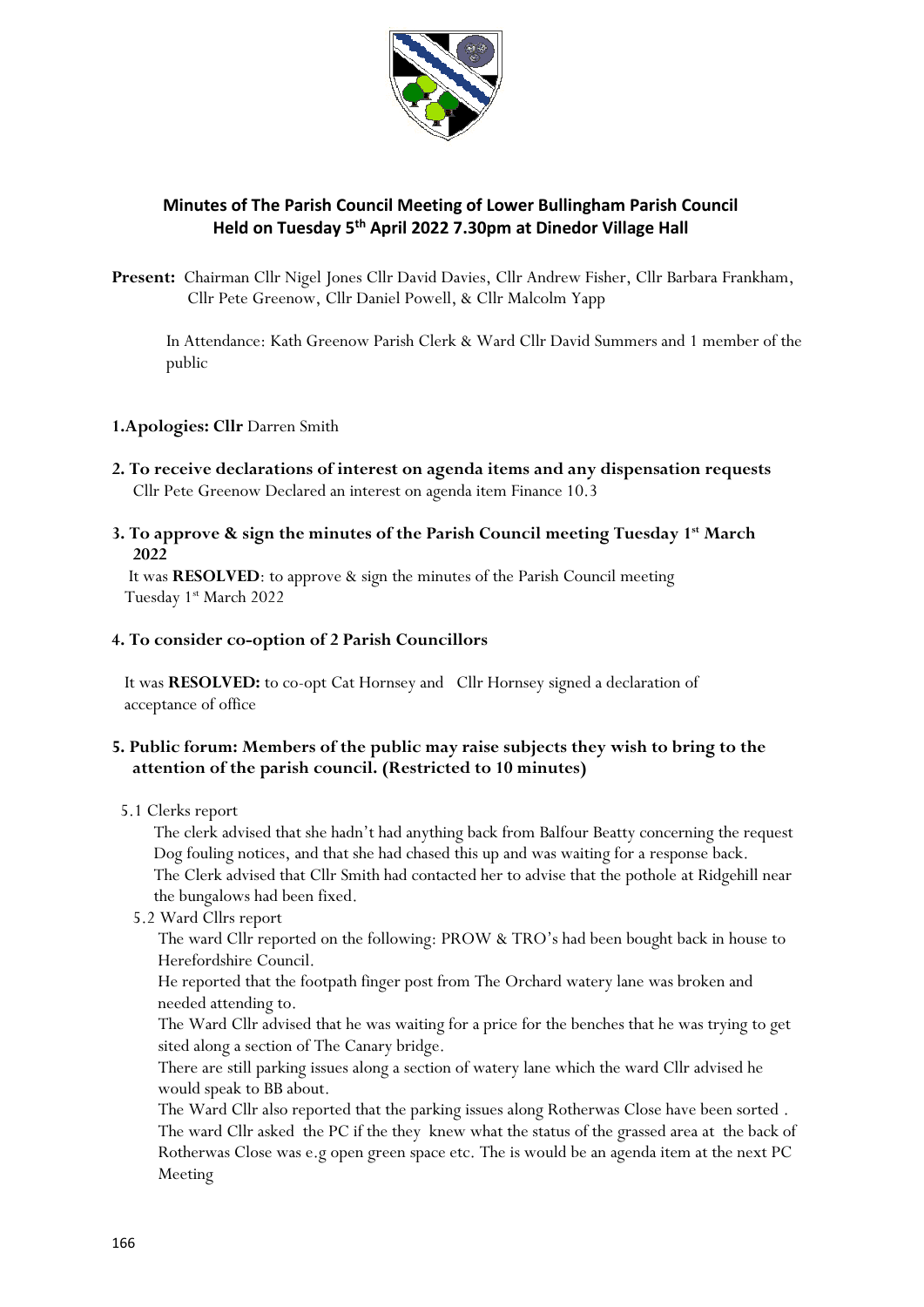#### **6. Lengthsman**

- 6.1 To consider lengthsman work required.
	- No further work was identified for the lengthsman.

# **7. Parish Footpaths**

7.1 To consider footpath issues and footpaths maintenance work required in the parish.

 No work was identified on the parish footpaths at present, Cllrs would check the footpath areas and report back at the next meeting.

## **8.Verge Cutting**

 8.1To consider appointment of a contractor to carry out verge cutting during July/ August It was **RESOLVED:** to obtain quotes from 2 contractors for verge cutting.

#### **9.Highways.**

- 9.1To consider road issues for reporting to Balfour Beatty.
	- No road issues to report.

 The Parish Council were pleased that the section of Hoarwithy road leading from The Pastures to the junction of Ridge hill (C1261) had finally been resurfaced.

9.2 To consider issues relating to Canary Bridge footbridge.

 Discussion took place concerning the area near the canary foot bridge that floods and Cllrs asked the Clerk to email the ward Cllr to ask him to take the matter up with Balfour Beatty.

9.3 To consider parking/ obstruction issues along Watery Lane.

 The parking / obstruction of the lane was becoming more of an issue again, large vehicles trying to access their units along Watery Lane were struggling to get through when vehicles are being parked on the roadside.

 It was **RESOLVED:** that the Clerk emails the Cabinet member for highways John Harrington to request that a TRO is put in place. The Clerk was also asked to cc the ward Cllr into the email

## **10. Finance**

10.1 To note the finance report, bank rec & budget report.

 The finance report was considered and note along with the budget. Expenditure for the financial year2021/22 was within the budgeted spend

- 10.2 To consider appointment of HALC as internal auditor for 2021-22 It was **RESOLVED**: to appoint HALC as internal auditor for 2021-22
- 10.3 To note the increases in NALC pay scales for 2021/22 and approve Clerks back payment of pay scale increase from 1<sup>st</sup> April 2021-31<sup>st</sup> March 2022

 It was **RESOLVED**: to note the increases in NALC pay scales for 2021/22 and approve Clerks back payment of pay scale increase from  $1<sup>st</sup>$  April 2021-31 $<sup>st</sup>$  March 2022 and that the Clerks</sup> back pay due would be paid with the clerks April salary

10.4 To consider invoices due for payment

It was **RESOLVED:** to pay

 Dinedor Village Hall room hire - March £26.00 Terry Griffiths Lengthsman invoice TGC 1823 - £475.00 + vat Clerks salary shortfall for March 2022 £25.83

## **11. Planning**

 11.1 To consider commenting on planning consultation 220524 Unit 2 Beacon Road Rotherwas Hereford HR2 6JF

Description: Retrospective part change of use from B8 to retail members only club (Sui Generis)